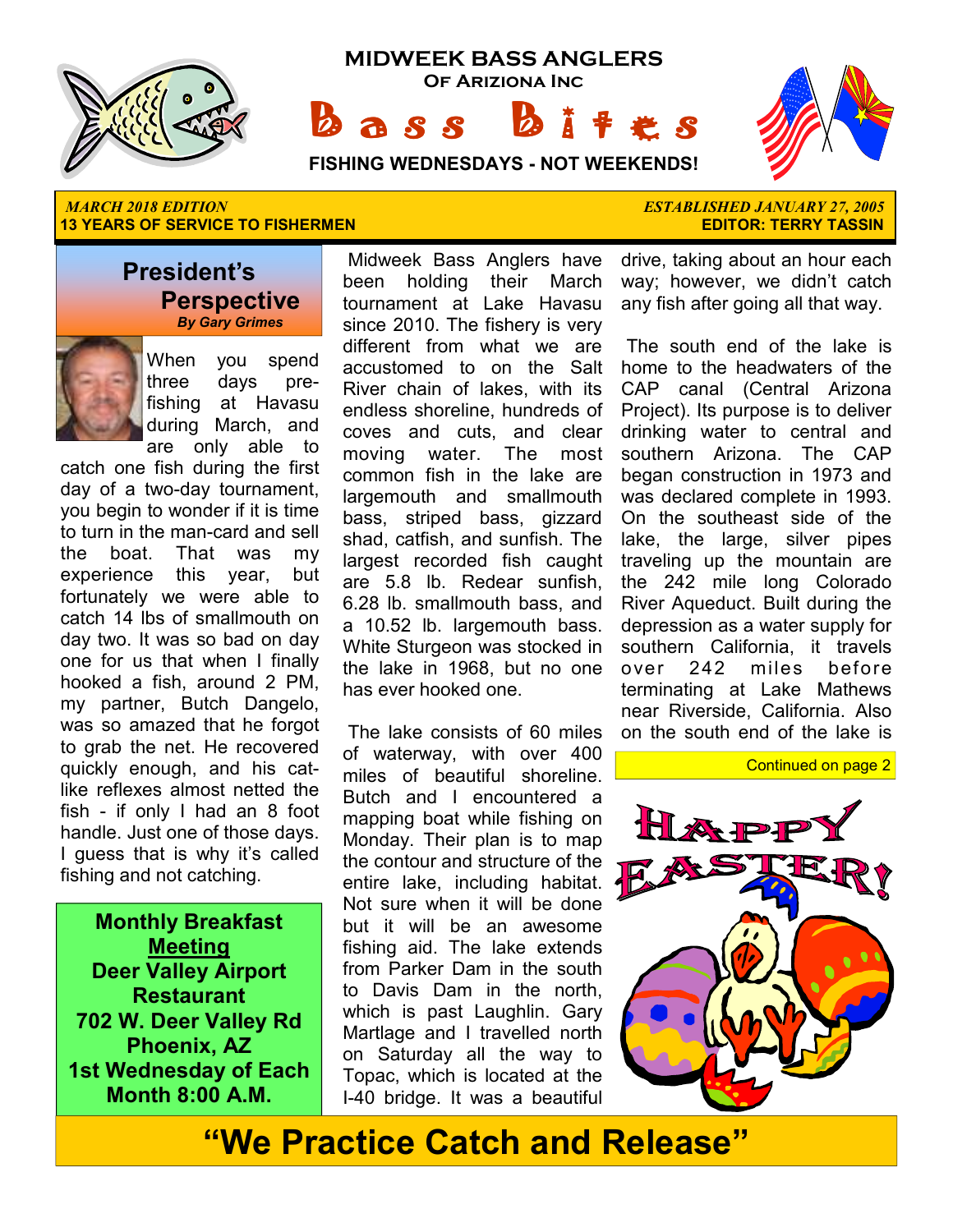#### Page 2

the Bill Williams River, whose water comes from Alamo Lake, which is located 40 miles to the east.

 Also of note on the lake are many lighthouses. They were brought to my attention by Jim, a good friend of Gary Martlage who regularly attends our Havasu weigh-ins. These scaled down replicas are actual functioning navigational aides built to the specifications of famous lighthouses on the East Coast, West Coast, and Great Lakes. All of the lighthouses on the west side of Lake Havasu are replicas of famous lighthouses on the West Coast, while the east side consists of East Coast replicas. The lighthouses around the island are all replicas of lighthouses from the Great Lakes. As per the Coast Guard's navigational regulations, lighthouses on the west coast use a green beacon, while east coast

### **Next Meeting Next Tournament**

Our next club general meeting is scheduled for **Wednesday, 4 April** starting at 8:00 AM, at **Deer Valley Airport Restaurant** (just one mile north of I-101 at the intersection of 7th Ave & Deer Valley Road). We hope you will come early and have breakfast together.

The next club point tournament will be at **Lake Alamo** on **18 April 2018.** Club launch headquarters, tournament hours, and weigh-in location will be announced.

lighthouses use a red beacon. Lighthouses with a flashing amber beacon signify safe harbor lights for emergency use only.

 While most of the time our eyes are focused in the water looking for a dark circle (bed) or a largemouth trying to hide underneath overhanging tree limbs, Havasu really is a spectacular lake offering quite amazing views and interesting landmarks.



Just a reminder, when I am at a tournament I take photos of all our tournament teams with their catch. If you would like your photo taken with or without your fish, please stop by where I am set up and let me take your photo. You never know when it might show up in the newsletter or on our web site; I do like to run a photo of the winning teams inside their to urn a m e n t write - u p. Additionally, if you take photos during the fishing day, I would appreciate you sending them to me via email attachment so I can use them in the Bass **Bites** 

OK, here are the fishing and catching reports from the money winners this month.

# **Team Lou Hirlemann & Allen Wacker Win the Gold**

 Taking home **1st Place,** Team **Lou Hirlemann & Allen Wacker** brought to the scales



*1st Place Overall Allen Wacker & Lou Hirlemann* 

the winning creel of ten bass weighing 34.25 lbs.



#### **The Rules**  *By Gary Grimes*

Every time our club fishes Lake Havasu, questions arise about the required boat safety equipment. What complicates this matter is that Lake Havasu falls under the jurisdiction of Arizona, California, and the USCG. What I have found is that with the exception of the pee bottle (California requirement), the requirements for Lake Havasu are the same as for any of our local desert lakes. You must have a fire extinguisher, a PFD for every person, a throw cushion (25 feet of rope not required), navigation lights for running at night, and one sound producing device (horn or whistle). While the Coast Guard does require a VDS (visual distress signal), after speaking with John Galbraith at the Tackle Master Store, he indicated that rule is not enforced at Havasu.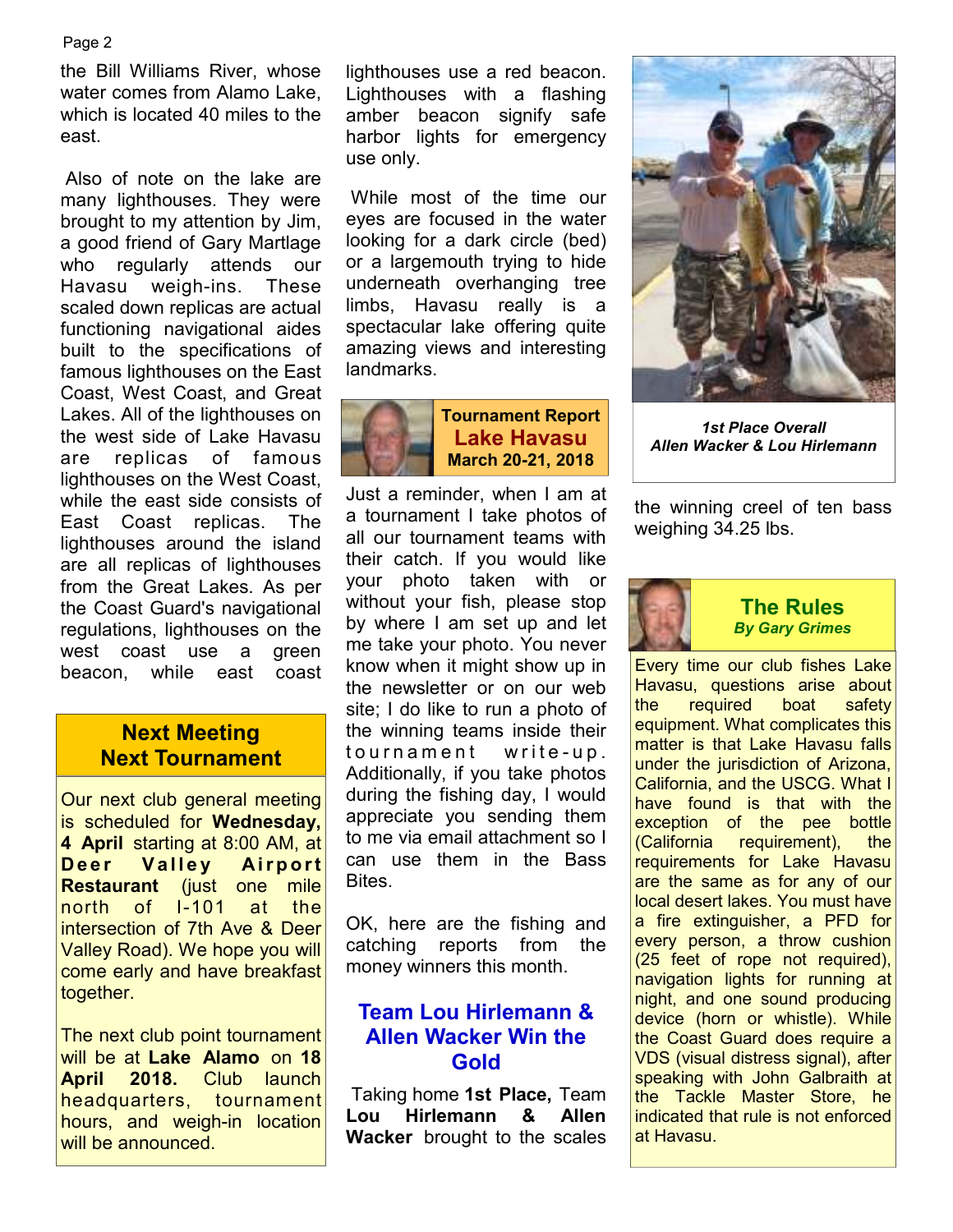*Lou Hirlemann:* I would like to thank the tournament committee for running a great tournament. It was fun fishing with Allen Wacker. I heard some great stories, learned some new spots and new tricks from him. We caught all our fish off of beds with 5 or 6 baits. Day 1 our first 3 stops had no fish on them so we kept moving and finally got things going and had our fish about 12:30 and started looking for fish for day 2. We found some beds that reloaded Wednesday and had our 5 bass by 9:30 AM. We culled a few times and the day was over. Congrats to all the big fish over 5 lbs brought in. I am really looking forward to Alamo next month, see you there.

### **Rick Brown & Rusty Murdock Take 2nd Overall and 5 lb Option**

 In **Second Place** the team of **Rick Brown & Rusty Murdock** weighed ten bass for a total weight of 33.64 lbs. Thanks to Rick's 5.91 lb bass the team also won **1st Place Big Fish** honors and the **5 lb Pot** prize.

*Rick Brown:* I arrived at Lake Havasu on Sunday Morning and started my scouting. After a full day, I only found a few smallmouths and a couple nice largemouths. On Monday, Rusty Murdock and I continued the scouting efforts. We

#### **Membership**

As of March 23, 2018 the Midweek Bass Anglers of Arizona consists of 94 dues paid active members.

marked a couple more fish; however, some of the smallmouths from Sunday were gone.

 On tournament day my plan was to put the easier catching smallmouth in the boat first, and then go spend some time on the big largemouth. Well, my early morning plan didn't work out so well – the fish were gone. On about our 10th stop Rusty finally put our first fish in the boat. We started jumping in and out of coves and we spotted a smallmouth on a bed, a Giant! As I went by the fish, trolling motor on high, Rusty threw his bait on the bed and quickly caught that fish, a really nice 5 lb smallmouth. After moving about 100 times we finally put fish number 5 in the boat at 1 PM. Time to go for one of the big largemouth bass that we had marked on Monday. Since I don't have



*2nd Place Rick Brown & Rusty Murdock*

power poles we used an anchor out the back of the boat to keep us in position to work this largemouth. We threw everything at her for about 45 minutes until she finally took my bait. Then the fun began. When I set the hook she made

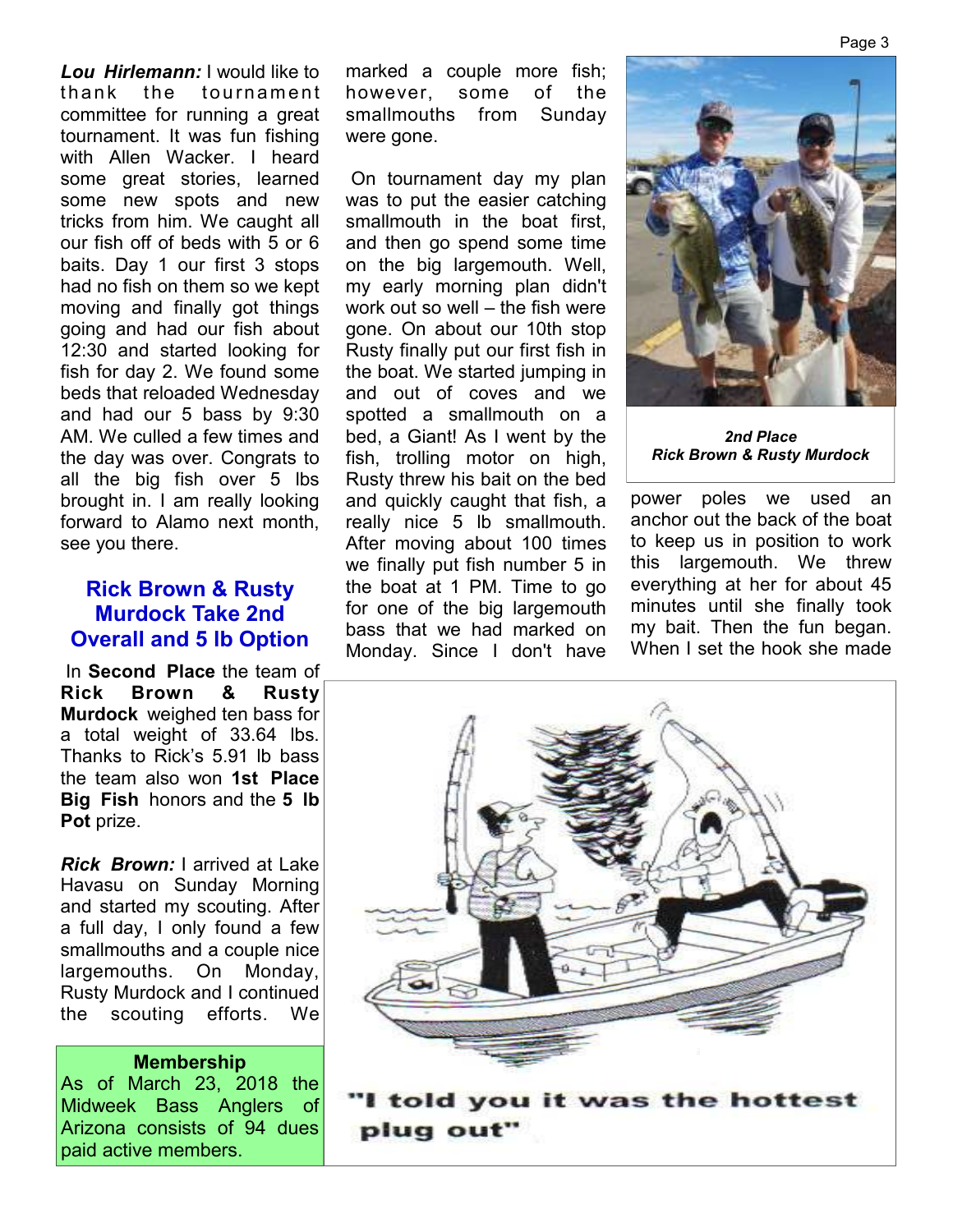#### Page 4

a run straight for a habitat cage. I turned her away, but she made it to a tree instead and wrapped around a branch. Full panic now! Rusty got the anchor up quickly and I started moving toward the tree. I just kept pressure on her and thankfully she swam back out and right to Rusty with the net. That fish was 5.4 lbs, but was bested by Larry White's 5.72 for the day. A great day for us, however, I pretty much burnt all my spots. That night Lou Hirlemann and I were talking about fish. I was concerned that I didn't leave anything for day 2. Lou reminded me just to go where I usually find fish, and they might move up over night. That's exactly what happened, and Rusty got us a couple of fish in the boat right away. Then we caught pairs of smallmouth on two different beds that happened to be empty on Tuesday. We had our limit and culled twice by about 10 AM. We then again went to work on another big largemouth. After about 1 hour on this fish, I called out "last cast", she must have understood me and really wanted to go for a ride, she

#### **Tournament Statistics**

Fifty men fished 15 hours each, bringing 188 bass to the scales for a total weight of 507.41 pounds with a 10.15 pound average total catch per fisherman. The average weight of each fish was 2.70 lbs. All fish but one were released back into the lake after weigh-in to fight again another day.

finally ate it. We got her in the net pretty quick. She was bigger than I thought and we felt it had a good shot at big fish for the tournament. That turned out to be the case at 5.91 lbs.

 All of our fish came from sight fishing with tubes, Gulp Minnow, and a Rusty Murdock special drop shot rig, also a dropshot with bluegill and bass imitation baits. Rusty was a great teammate, not only was he catching fish, but more important he kept positive when we were struggling early on when he could see I was getting a little frustrated. Thanks Rusty, we needed that.

 Congrats to team Hirlemann and Wacker on wining the tournament, well deserved! Thanks to the weigh-In crew and board of directors for your extra time and effort.

# **Team Jerry Askam & Warren Brackey Clean Out Beds For 3rd Place Finish**

 Team **Askam & Brackey**  weighed ten bass for 28.03 pounds and took home **Third Place** honors.

*Jerry Askam:* Congrats to Lou and Allen for two great bags of fish. You can pass the "walleye boat" at the start but it's always pretty tough to pass Lou and his partner in the final standings at Havasu.

 My partner Warren Brackey and I spent probably 99% of our time bed fishing. We tried small swimbaits and

chatterbaits but could find no takers. All of our fish were smallmouths and came off beds. We threw at some largemouths but they were not fully locked on and we could never hook one up. We fished areas on both sides of the lake from Site 6 to approximately Copper Canyon Cove. I like to say I did the heavy lifting for our team, i.e.: netting Warren's fish. Warren is an excellent sight fisherman and it was fun to watch him work a bed with a very effective bait I have never seen used before.

 Thanks to Gary Martlage and the weigh-in crew for a job well done as usual.

*Warren Brackey:* First, congratulations to Lou Hirlemann and Alan Wacker on their first place finish and to all who placed in the event. Another great job by our weigh-in team who pulled double duty at this event, your efforts are always much



*3rd Place Warren Brackey & Jerry Askam*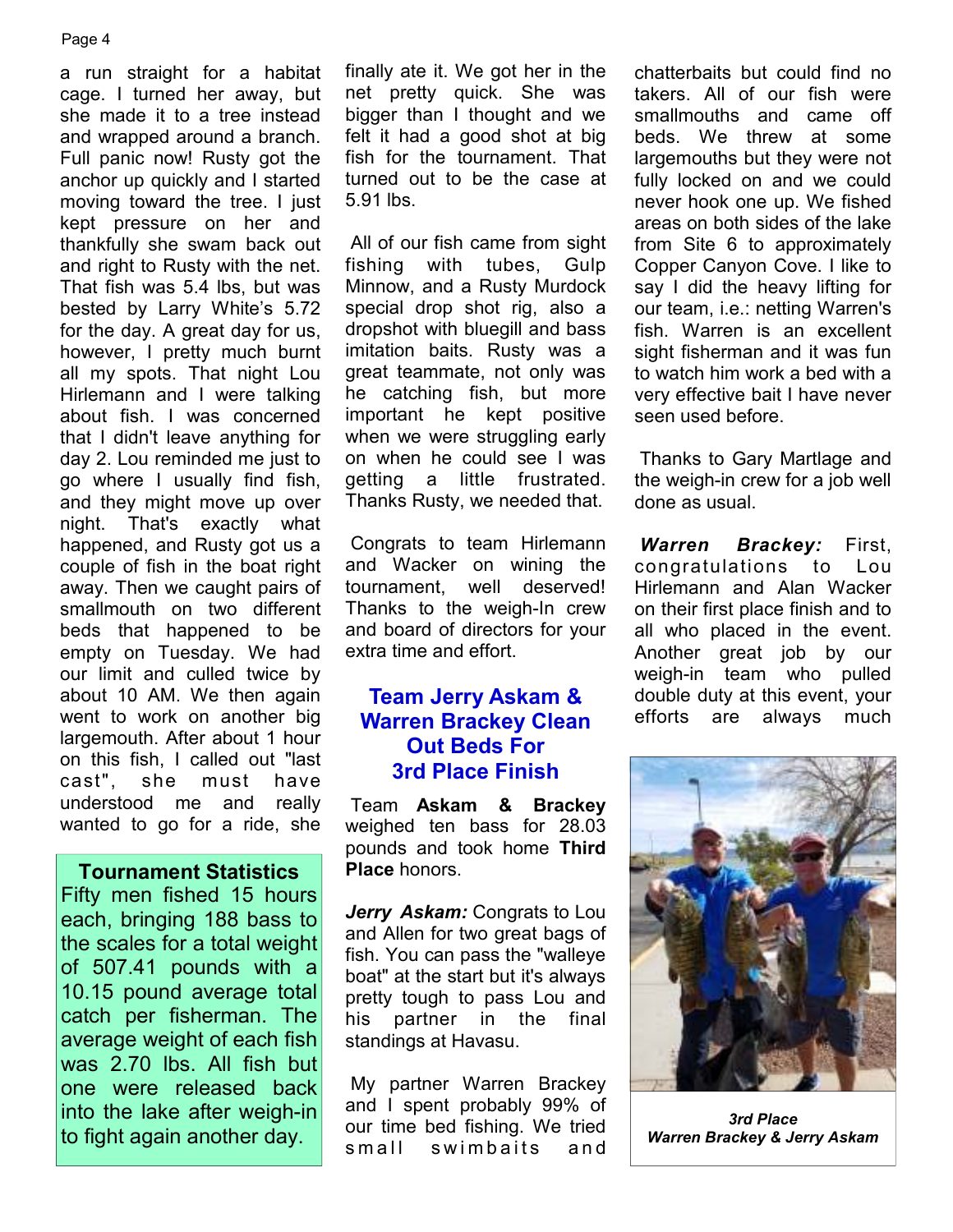appreciated.

 Also, thanks to everyone involved for putting on another great tournament at Lake Havasu. It was great weather, and great fellowship again with our club members. The "Fish Fry" at Gary's place was fantastic, and I appreciated the invite to attend.

 As for the fishing, this was my first time being paired with Jerry Askam. We met for the first time when we both stopped for gas at the Zip gas station at the Vicksburg turnoff on the way to the lake. We drove separate vehicles as I was staying to fish Havasu through the week. We arrived early Sunday morning for two dedicated days of prefishing. We not only found plenty of fish to waypoint, we had a good time doing it. We even presented a few baits and caught a few smaller fish in preparation for Tuesday morning. Jerry is a great guy, an experienced tournament angler and was fun to fish with. I should also add that Jerry was very generous when deciding who would toss baits to the fish we found. Thank you Jerry!

 We fished from Windsor basin all the way down to the Copper Canyon area focusing primarily on bed fish. My fish were caught drop shotting a 4" Robo Worm in bold bluegill, and on a Ned Rig bed bait I dreamed up the day before the tournament. Smallies could not leave this bait alone!

 The most memorable fish of the event for me was our 3.95 pound smallie, the biggest of the ten smallmouths we weighed. She was on a bed with the male in about five to six feet of water. We were having trouble directing her attention away from him. I pulled my Ned Rig through the bed a few times and on the third time through she turned on the bait and started after it. At this point the bait was well outside the bed. I paused the bait and she then paused her movements around the bed. I resumed reeling in the bait and she nearly came out of the water after it! On the next cast in the bed she nosed down on the bait right away, picked it up, and BOOM she was on!

 Thanks again to my partner Jerry Askam for a fun tournament; it would be a pleasure to be paired with Jerry again anytime!

# **Team Paul Ojala & George Cobasky 4th Overall Finish**

 Taking home **4th Place,**  Team **Paul Ojala & George Cobasky** weighed eight fish for a total weight of 27.03 lbs. George's 5.73 lb bass took **2nd Place Big Fish** honors for the team.

*Paul Ojala:* First off congrats to Rick Brown on the 5 lb pot and also to all the other top place teams.

 I had the pleasure of fishing with George Cobasky. We started are Monday pre-fishing looking for beds and we found lots of empty ones. With the bed fishing looking grim we switched to cranks, jigs and

drop shotting. We thought we had a pretty good game plan as we were catching some good fish on realistic shad colored crankbaits. We started Tuesday morning running to a cove we had some good luck in the day before and boated 3 keepers and then the bite died off. We spent the rest of the day bouncing around without much luck and came up with a new plan for Wednesday since our original plan didn't pan out.

 Wednesday morning started off with a very stressful start. We started getting ready to head to the lake and learned I somehow had locked my keys in the truck. So I had to call and wake up Gary Grimes and tell him we were possibly going to be late. After the locksmith arrived I was on my way and just as the start boat was blasting off we were just leaving the dock. George and I stumbled into a new to us cove and within minutes had our first fish and our next fish was in the



*4th Place George Cobasky & Paul Ojala*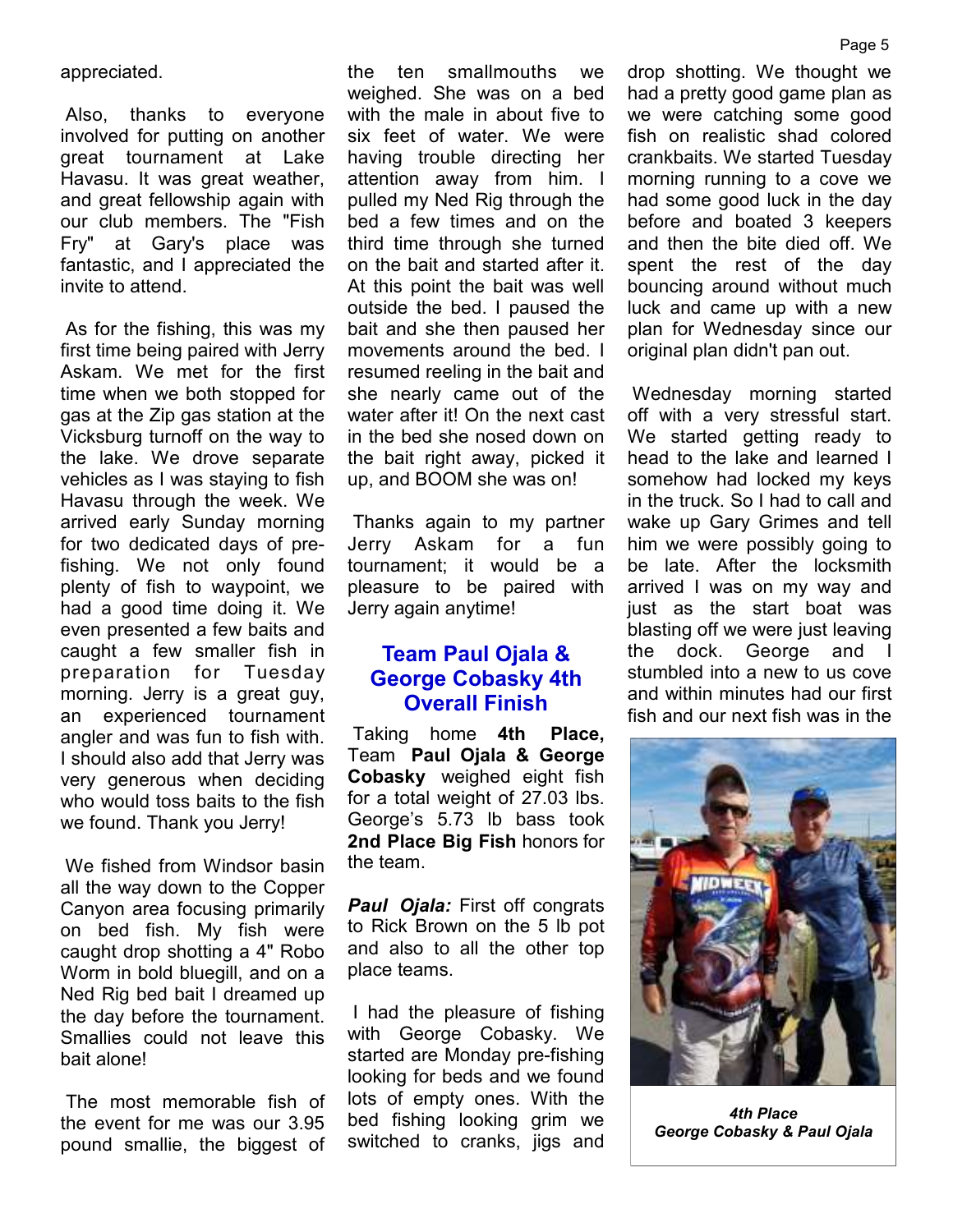#### Page 6

boat within 20 more minutes. We finished out that cove with a good limit of fish including my personal best at 5.73 lbs and a couple of 4 pounders. We worked a couple of other spots and culled our smaller fish and it was odd to be culling 3.5 lb fish. We ended up with 8.05 pounds on day 1 and a great bag of 18.98 on day 2. All in all it was a great tournament and I couldn't have spent it with a better partner.

*George Cobasky:* First of all, I would like to say that it was my pleasure to fish with Paul Ojala. Paul is a young, intelligent, businessman that knows how to fish. After three days of fishing I bagged my only fish on the last day, Paul bagged fish all three days. On pre-fish day we located some very nice fish, some on beds but most were swimmers around fish habitats. The first tournament day we went to our first spot, we were the 12th boat out; his boat was so fast it passed all other boats going south. Paul's first fish was caught on a Strike King crank bait and his second fish that morning was caught on a jig. The last fish was caught on a Morning Sunrise drop shot. By the way, Paul must have bought out all of the Strike King crank baits at the fishing supply stores. If he lost one he would open up a hatch and get another. I can say one thing, that bait was the go to for him all three days.

 The next day we missed our first cove, so we entered a cove I recognized. Paul trolled to the rock face and spotted a

bed fish in a small cut and that was the first fish of the day. His second fish of the day was a four pounder caught with his favorite crank bait. As we were leaving the cove we spotted a deep cut, so we entered the cove and at the very back of the cove Paul spotted our fiveplus pounder. On his first cast with a drop shot he had the fish. The day before we had played with a nice bed fish and I told Paul you have a hot hand again, let's go and get that fish, he caught it - a nice four pounder. To all club members if you fish in his boat or he is your co-angler on your boat, you will enjoy his company and fishing skills.

# **Steve Bowlin & David Brakefield Fish Near Marina and Finish 5th**

A ten fish limit weighing 26.84 lbs was enough to earn the **5th Place** money for Team **Bowlin & Brakefield.** 

*David Brakefield:* I fished with Steve Bowlin, a really good fisherman and a great guy. My only job was to net the fish he caught and I only knocked one off his line. That's because that darn fish just would not hold still; every time I got the net close she would just run off again, so I just gave her a good hard whack and sent her on her way back into the lake.

 We went up the river the first day and caught some fish in the current and some on beds. The second day we stayed close to the marina and caught our bigger fish there, mostly on beds. You'll have to ask Steve

![](_page_5_Picture_9.jpeg)

*5th Place Steve Bowlin & David Brakefield* 

if you want more details, they were his fish. Looking forward to Alamo, hope there's some water left.

# **Team Rojas & Milkint "Just Fish" and Win 6th Place**

 Bringing ten fish to the scales weighing 26.75 lbs was enough to earn **Richie Rojas & John Milkint** the **6th Place** honors

*Richie Rojas & John Milkint*: Richie is fishing the Lawman's Tournament this weekend at Lake Havasu and is still at Lake Havasu so I'll take a run at reporting for the both of us. Let us first congratulate the big guns - Hirlemann/Wacker for their first place finish and Brown/Murdock for the 5 lb Option sweepstakes. Great job!

 Richie and I, as far as we know, did not take one of our fish off the beds. We spent the time fishing drop-offs and flats in mid-lake with the best results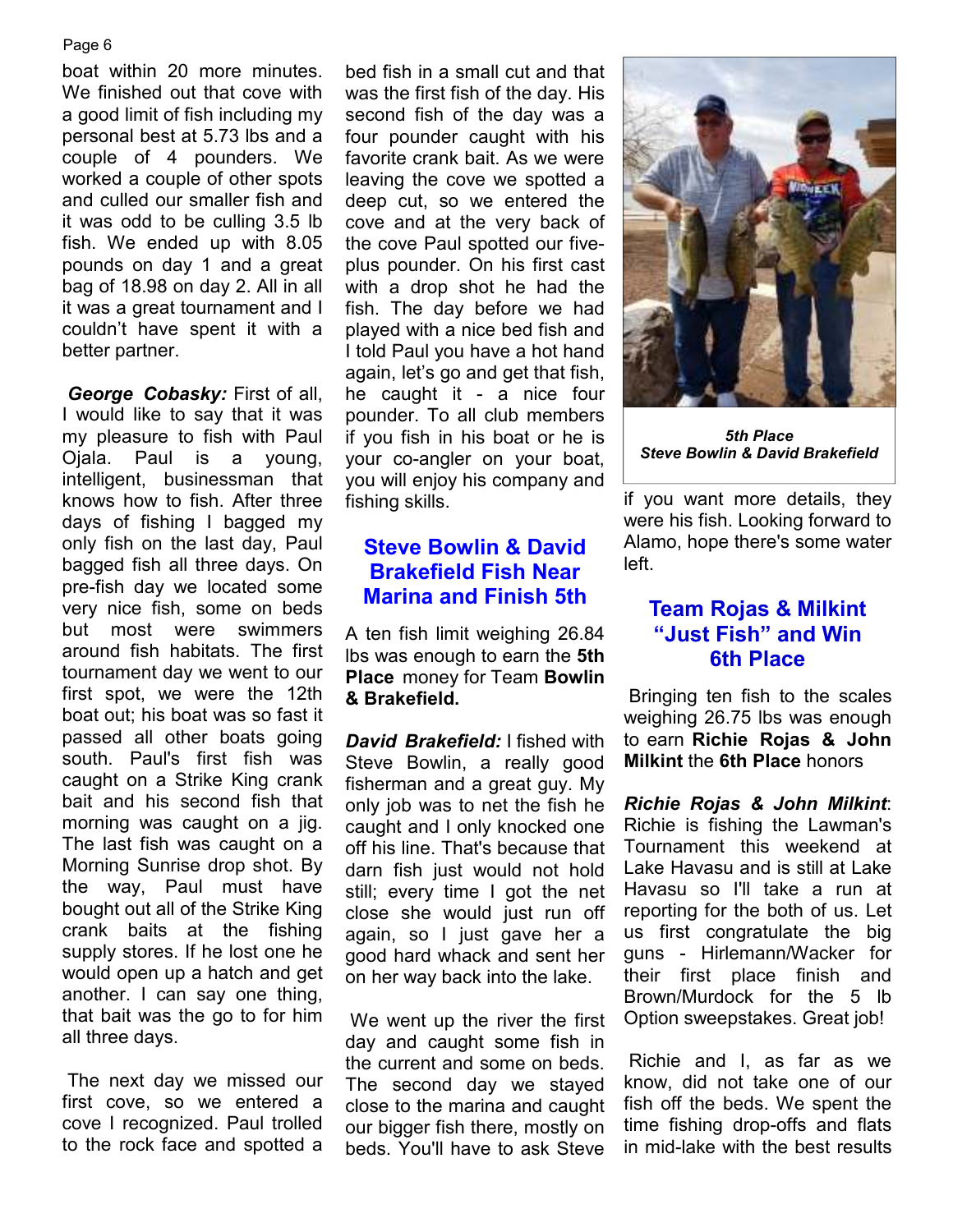![](_page_6_Picture_0.jpeg)

*6th Place Richie Rojas & John Milkint*

coming from dropshot and Senkos presentations. Richie was using a purple Robo type worm on his dropshot and I was using a Senko with a Natural Shad Color worm. Both presentations worked to help us weigh in a limit each day.

 Our heaviest fish came while Richie was flipping the weeds with a weighted worm. As everyone who fished knows it was a tough bite and there was very little culling done. In our case, we were just happy to weigh in 5 fish each day.

 I was fortunate to draw Richie since he has fished quite a few times on Havasu and remembered those areas that have produced in the past. It was a great two days, beautiful weather (no gale force winds), and an excellent boater.

**Team Prather & Rudzinski Fish White Lures and Capture 7th Place** 

*Greg Prather*: First I would like to thank the board for their time and dedication. I had a chance to pre-fish 4 day's this year. I found a lot of big fish early in the week that were gone come game day. Ron Rudzinski and I fished the main lake and some coves in the river. All of our fish came off beds where we used all white bait's, drop shot, jigs, and Senkos. I had the pleasure of fishing with Ron Rudzinski and we had a good time on the water. One thing made fishing a little tough; some of the fish we marked just wouldn't bite. Congratulations to all the winners. I look forward to fishing with all of you guys next month.

*Ron Rudzinski:* First, once again kudos to the weigh-in team. Greg and I spent Monday's practice checking on fish that Greg had located before and we tried to evaluate their mood. We decided to fish the main lake on Tuesday, because the wind was up a bit. Greg located a good fish at the

end of the island. We used white jigs on beds mostly. When we had a few fish in the live well and the wind died down, we moved to the river to finish our limit. On Wednesday, we headed up river and worked on several fish until we ran out of time with 4 in the live well. Some of these fish took the old dropshot. Greg was great to fish with and gave me the opportunity to catch half the fish. I know in bed fishing how hard that is since I'm a boater outside of Midweek Bass Club. If you draw Greg you'll have a great time and learn a few things too.

# **Goon Fish Prize.**

No write-up was provided but here is a photo of the winning Goon Fish - a 17.19 pound Carp won by **Larry White** and **Jack Shearer.** They will split the \$100 Goon Fish prize.

![](_page_6_Picture_11.jpeg)

*7th Place Greg Prather & Ron Rudzinski* 

![](_page_6_Picture_13.jpeg)

*Goon Fish Pot Winners Larry White & Jack Shearer*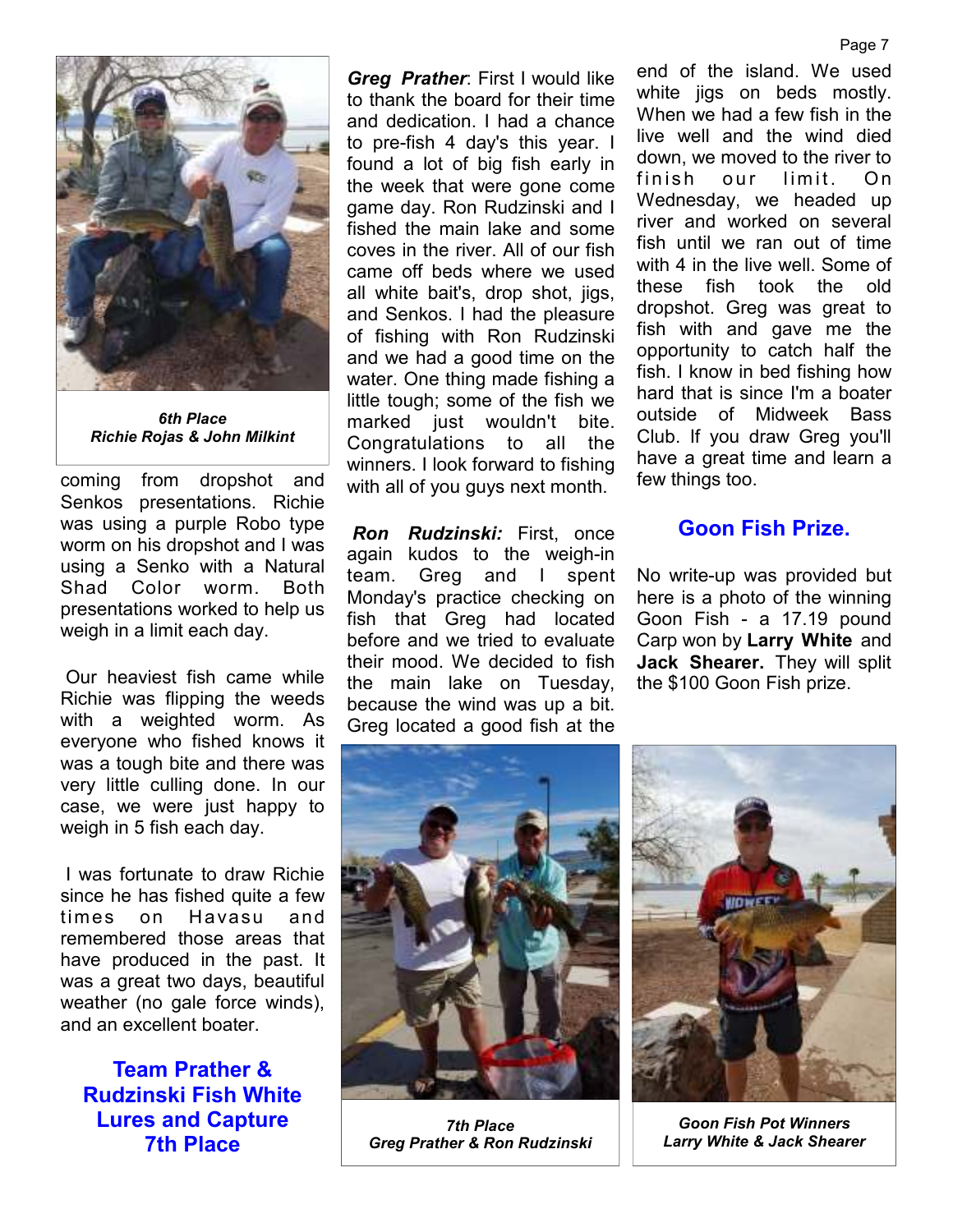![](_page_7_Picture_0.jpeg)

#### **Weighing-In**  *By* **Gary Martlage Tmx Director**

Well, it is in the record book! Another successful tournament at Havasu! Congratulations to the top winners, and good luck to those fishing the next tournament.

 We had one of our larger numbers of attendees at this tournament; normally it is one of our least participated events during the year. A lot of factors enter into this. Long way to travel, rather expensive compared to other tournaments closer to town. The co-angler fee is high, but it still is a bargain to fish one of Arizona's premiere lakes without having to worry about towing of boats, equipment failure, gas and oil in the boats, etc.

 I have one point to make about the tournament. We did have a team that did not make it to the weigh-in on the 2nd day, causing a DQ for their 2nd day catch. A motor was "toasted", which caused them not to reach the weigh-in before quitting time. The rules state - "Penalty of sixteen (16) ounces or 1.00 pound per minute up to fifteen (15) minutes will be charged to contestants who have not returned to the tournament director designated start/stop area by the official weigh-in time. Contestants will be disqualified after fifteen (15) minutes late for that day. Tournament Director's watch is the master time piece. All contestants must return to headquarters, with or without fish, or be disqualified. Late penalties will become effective at 'Official Time' plus one (1) minute."

 It is a shame to have this happen, but it is part of the tournament rules. For "**BREAKDOWN OR EMERGENCY ON THE WATER -** one contestant may enter the boat of another contestant or tournament official with the catch of both contestants involved for the purpose of proceeding directly to the weigh-in. The other contestant may remain with the disabled boat. No late penalties will be assessed in this case."

 In other words, you are allowed to have your fish transported by another contestant's boat,

but you must do this BEFORE quitting time. I try to keep my cell phone active during tournament hours. Please use my personal cell number (**602-616-1001**), as one contestant called my office instead of my personal phone! You can get anyone to help you; it does not need to be me, or a tournament official, to get to the weighin. However you MUST notify one of the tournament officials for any rule infractions, or protest. You have 30 minutes after the closing of the scales to do this.

 Lake Alamo is **ON** for next month. Despite the recent water draw down, the board feels we will still be able to use the facilities, even with the dropping of the water. The lake will have time to settle, and fishing ought to be **FANTASTIC!** Plan on a great time, with a BBQ on Tuesday night.

 Lastly, Apache Lake is showing further signs of a fishery that has been drastically hurt, since last year's golden algae growth. I am looking into moving our May tournament to Roosevelt, as Apache needs the rest and Rosey is fishing great. I should have it put together by our April general meeting.

 Again, thank you for all the volunteers to help the weigh team. We want to run a great weighin for the best club in Arizona. I appreciate all that help, and all who come up to me to see if there is anything they can do. Keep asking, as I am sure I will be able to find something for you to do.

 The Word Of The Week is "Googan" (Urban Dictionary). We will not tolerate any Googans in our bass club!

![](_page_7_Picture_12.jpeg)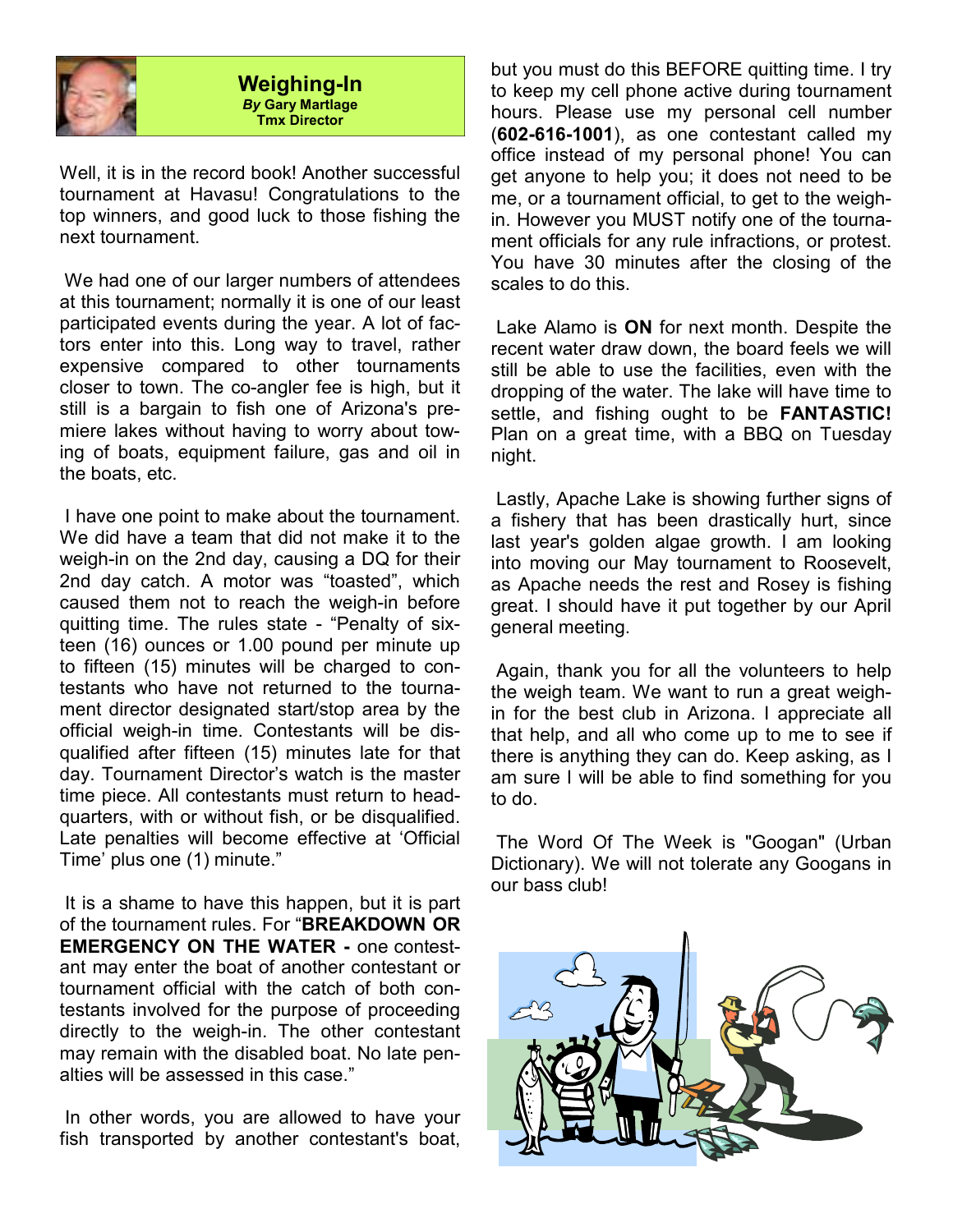# Photo Scrapbook - Lake Havasu-March 20-21, 2018

![](_page_8_Picture_1.jpeg)